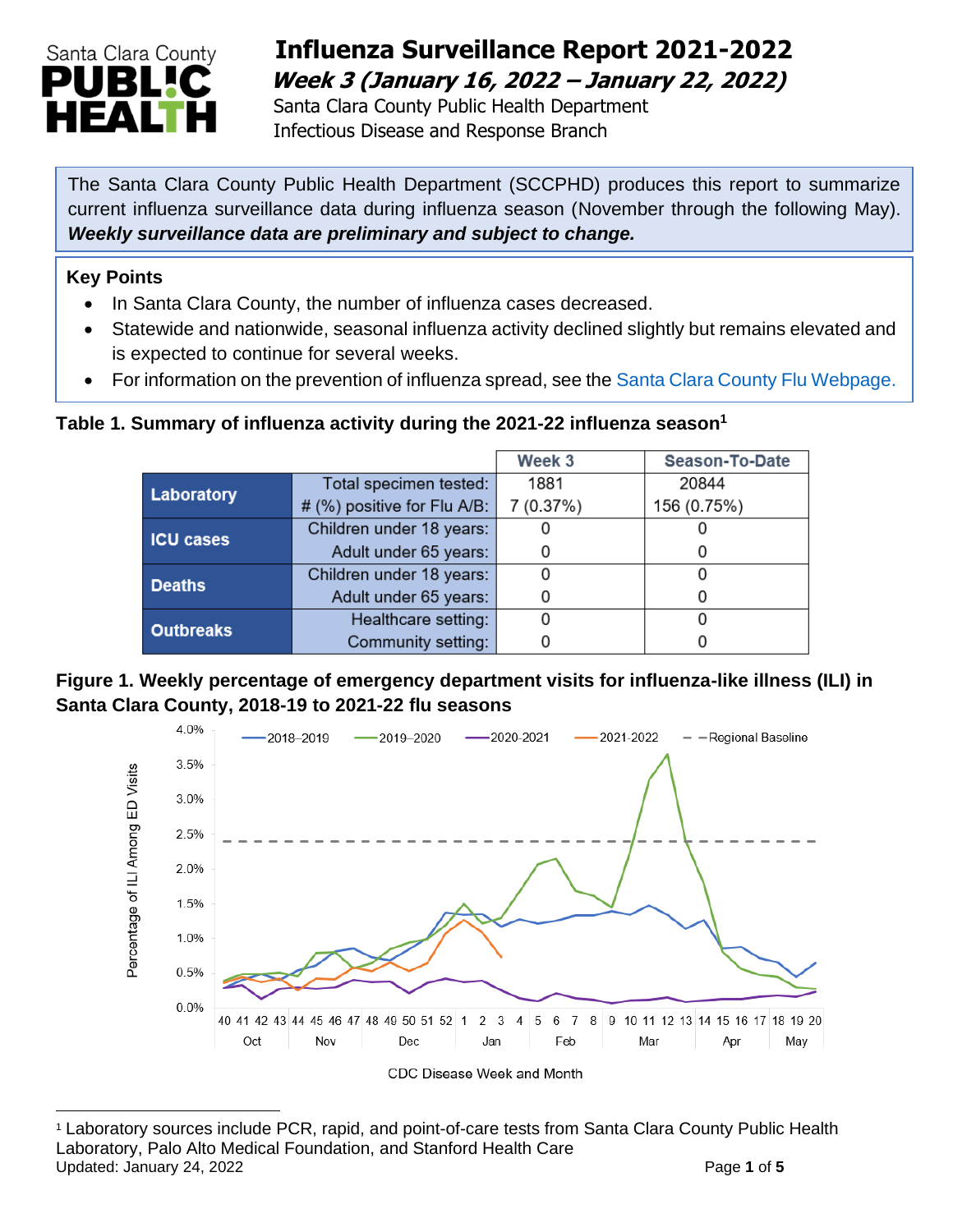

 Santa Clara County Public Health Department Infectious Disease and Response Branch

### **Influenza Virologic Surveillance**





<sup>&</sup>lt;sup>2</sup> Laboratory sources include PCR, rapid, and point-of-care tests from Santa Clara County Public Health Laboratory, Palo Alto Medical Foundation, and Stanford Health Care. Limitations of Figure 2 data include presence of out-of-jurisdiction cases, inability to subtype influenza by certain laboratories, and potential missed influenza cases tested by alternate laboratories in the county.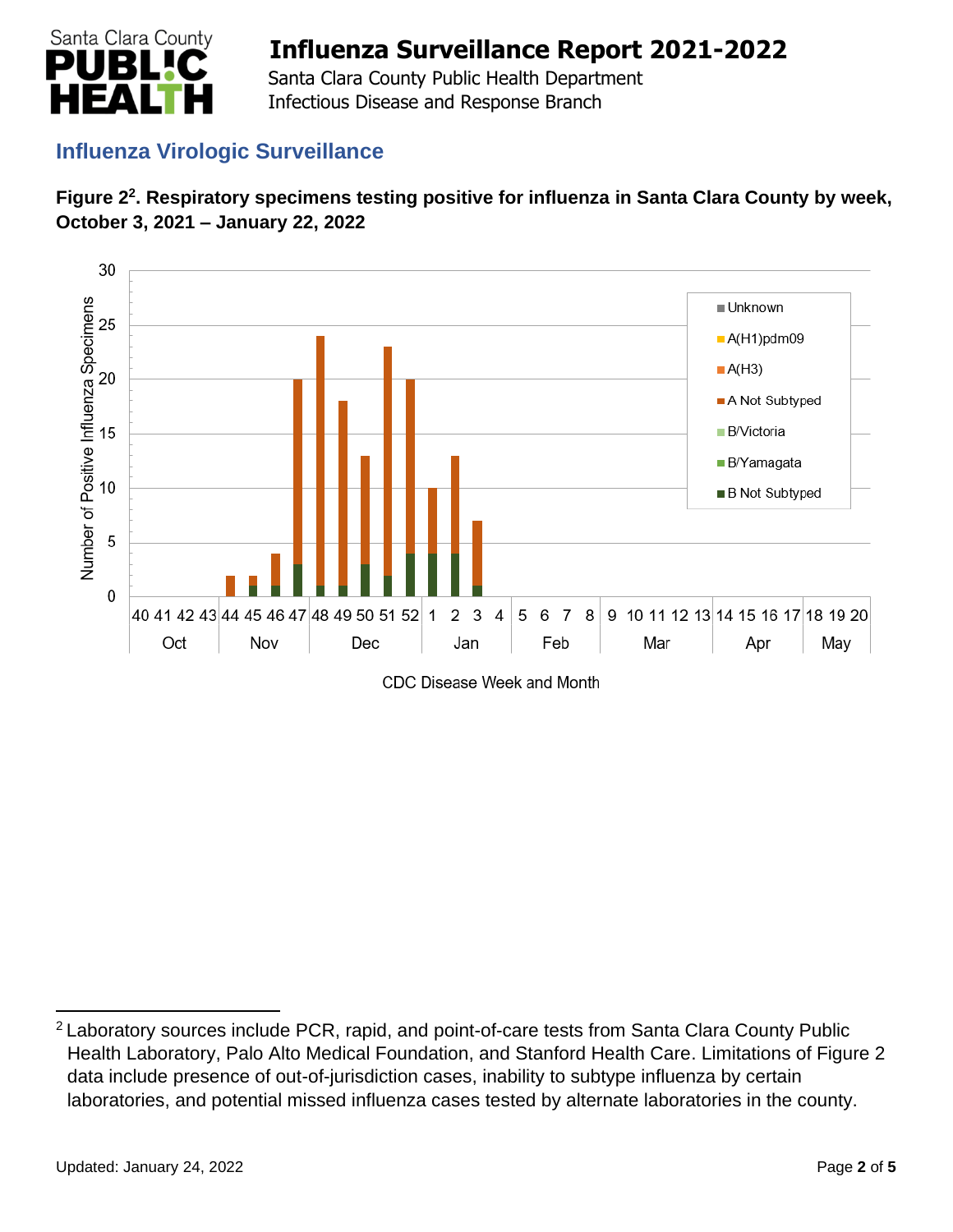

 Santa Clara County Public Health Department Infectious Disease and Response Branch

## **Laboratory-Confirmed Influenza ICU Cases, Deaths, and Outbreaks**

As of January 24, 2022, no laboratory-confirmed influenza cases requiring ICU level care or influenzaassociated deaths among persons under 65 years old were reported in Santa Clara County for the current flu season (Figure 3, Figure 4). Cases aged 65 years and older are not reportable. Additionally, no laboratory-confirmed influenza outbreaks have been reported in a healthcare or community setting for the  $2021 - 2022$  influenza season (Figure 5).

### **Figure 3 3 . Laboratory-confirmed influenza ICU cases and deaths among individuals aged 0-64 years by week of onset in Santa Clara County, October 3, 2021 – January 22, 2022**



CDC Disease Week and Month



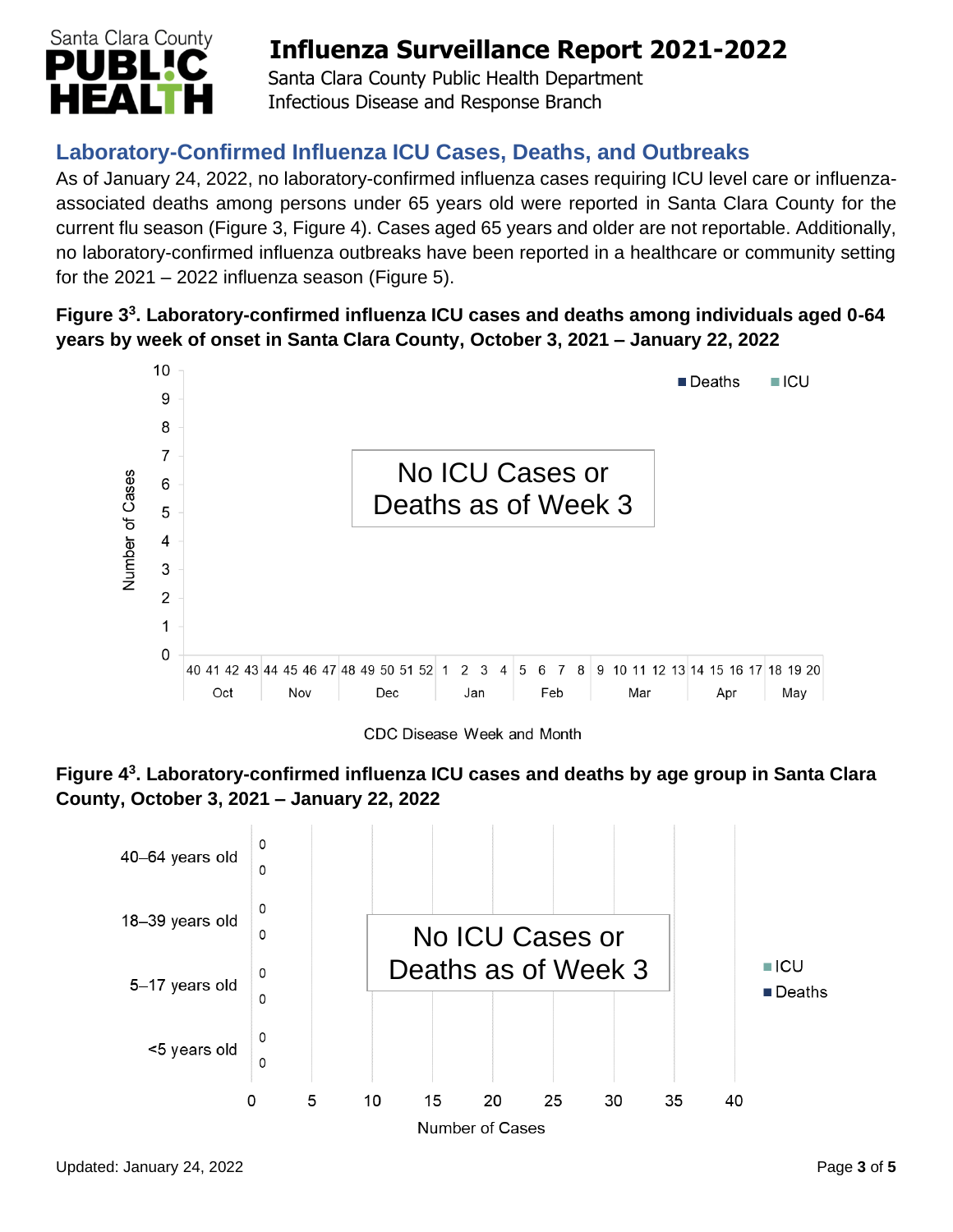

 Santa Clara County Public Health Department Infectious Disease and Response Branch

### **Figure 5 3 . Laboratory-confirmed healthcare and community outbreaks by outbreak onset week in Santa Clara County, October 3, 2021 – January 22, 2022**



## **Statewide and Nationwide Influenza Surveillance**

|                                      | <b>CALIFORNIA</b>                                                                                                        |                | UNITED STATES |                |
|--------------------------------------|--------------------------------------------------------------------------------------------------------------------------|----------------|---------------|----------------|
|                                      | Week 2                                                                                                                   | Season-To-Date | Week 2        | Season-To-Date |
| Season influenza activity            | Sporadic; Influenza activity declined slightly but<br>remains elevated and is expected to continue for<br>several weeks. |                |               |                |
| <b>Predominant Virus Circulating</b> | Flu A                                                                                                                    | Flu A          | Flu A         | Flu A          |
| # Of Flu-Coded Deaths                |                                                                                                                          | 12             | 22            | 506            |
| # Of Flu-Associated Pediatric Deaths | 0                                                                                                                        |                | 2             | 5              |

For more information, visit the [CDPH Influenza Webpage](http://www.cdph.ca.gov/Programs/CID/DCDC/Pages/Immunization/Influenza.aspx) and the [CDC U.S. Influenza Surveillance](http://www.cdc.gov/flu/weekly/)  [Webpage.](http://www.cdc.gov/flu/weekly/)

The source for Figures 3, 4, and 5 is the California Reportable Diseases Information Exchange (CalREDIE) system. Data are provisional as of 1/24/2022.